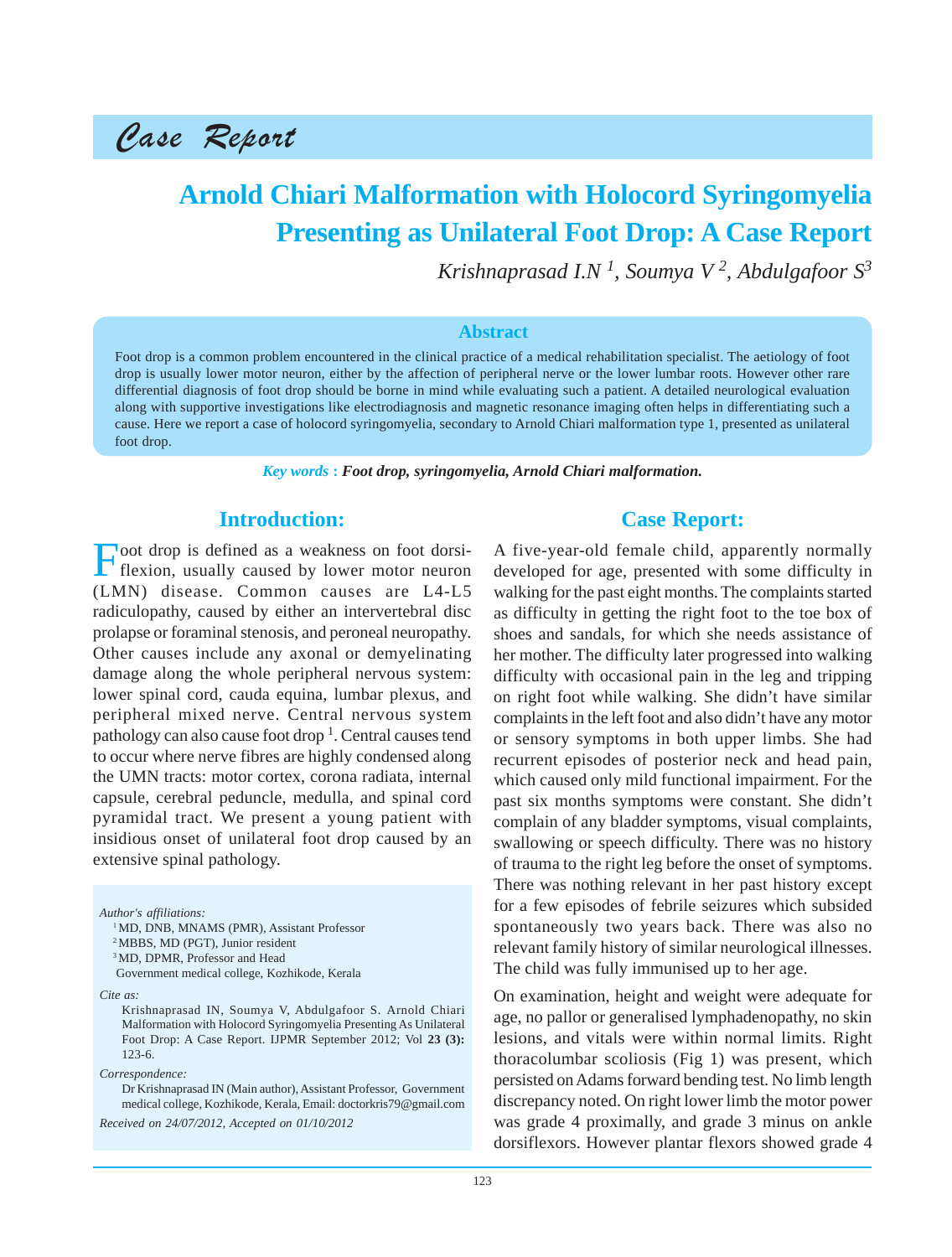power. Left lower limb and both upper limbs showed grade 5 power. Deep tendon reflexes were normally elicitable from all four limbs, except right ankle jerk which was sluggish. Plantar reflex was not elicitable on right side. Mild wasting of hypothenar muscles and mild clubbing were noticed on both hands (Fig 2). Grip was moderate and appropriate for her age. There were no sensory findings in all four limbs or trunk. Cranial nerves and cerebellar function tests were within normal limits.



**Fig 1-** *Thoracolumbar Scoliosis*



**Fig 2-** *Wasting of Hypothenar Muscle*

Nerve conduction study was performed in all four limbs. CMAP and SNAP were recorded from median, ulnar, radial, peroneal, tibial and sural nerves. Bilateral median CMAP and SNAP were found to be within normal limits. Low amplitude CMAPs were recorded from both ulnar nerves suggestive of an axonal loss pattern, whereas corresponding SNAPs were within normal limits. Both tibial CMAPs were within normal limits. Low amplitude axonal loss pattern was recorded from both peroneal nerve CMAPs, with normal SNAPs. Sural SNAP also recorded normally. F waves were either absent or latency prolonged from all motor nerves suggested. The whole NCS picture pointed towards an anterior horn cell involvement, and further work up with MRI was planned

X-ray of spine (Fig 3) showed thoracolumbar scoliosis towards right with apex at T12 and absent rotation. Cobb's angle measured was 30 degrees. No other abnormalities were detected.

MRI of the spine (Fig 4) with post contrast enhancement showed extensive syringohydromyelia involving the



**Fig 3-** *Straight X-ray Showing Scoliosis*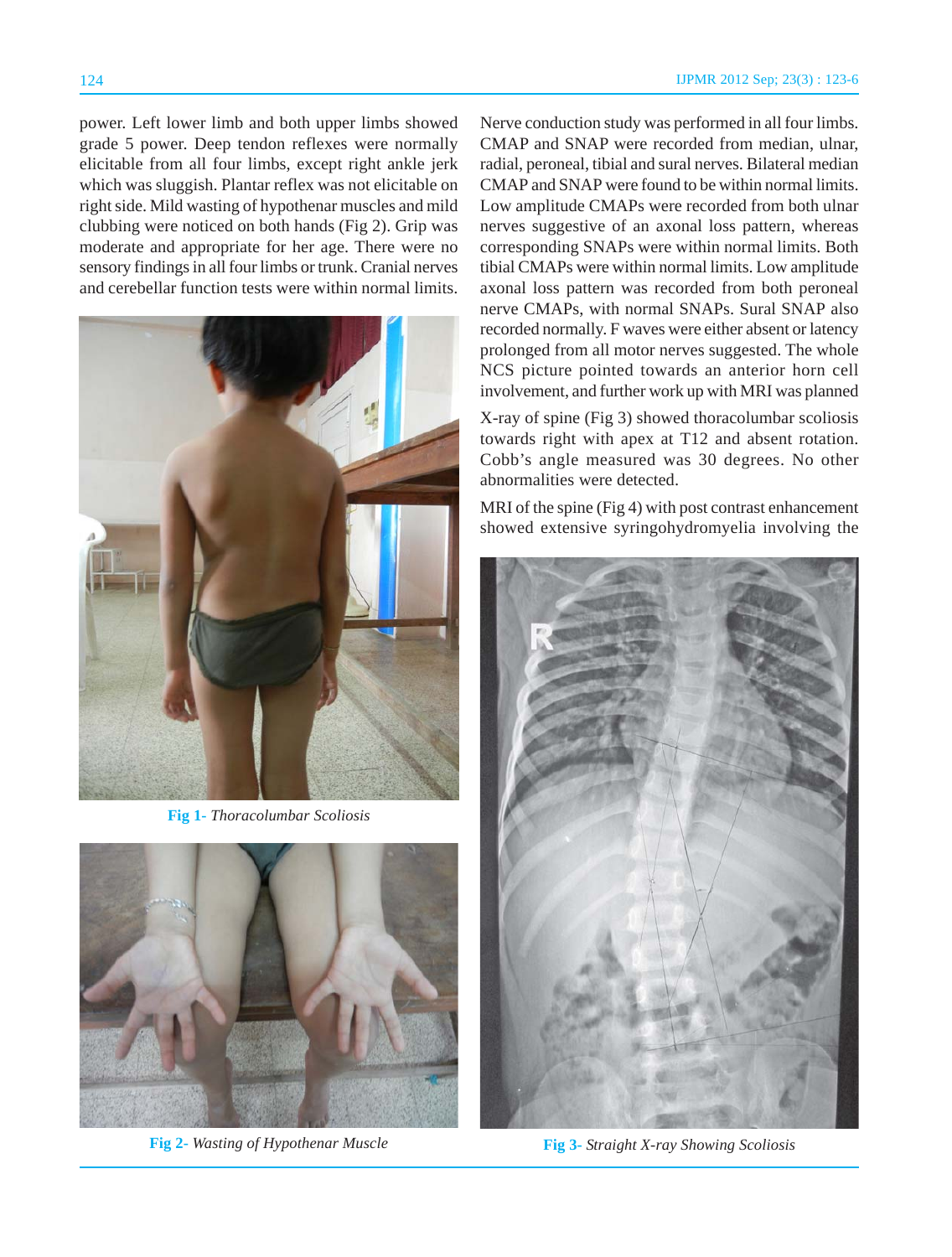

**Fig 4-** *MRI Showing Involvement of Spinal Cord*

entire cord from C2 to T10 with no abnormal contrast enhancement. Herniation of cerebellar tonsils noted 4 mm below foramen magnum. The findings were consistant with Arnold Chiari malformation type 1.

## **Discussion:**

Syrinxes associated with congenital foramen magnum encroachment (Chiari malformations) may result from either central canal dilation (i.e,communicating syringomyelia or hydromyelia) or from an eccentric syrinx cavity in the gray matter of the cord (noncommunicating syringomyelia). Because the two types of syrinxes are often indistinguishable by imaging studies, particularly later in the disease, they may be referred to as syringohydromyelia or hydrosyringomyelia.

Chiari I malformation is a congenital downward displacement of the cerebellar tonsils through the foramen magnum, into the cervical subarachnoid space. Chiari II malformation is downward displacement of the cerebellar vermis, pons, and medulla into the foramen magnum and elongation of the fourth ventricle. Chiari I malformation typically presents clinically in young

adults, whereas Chiari II malformation presents in infants and is usually associated with myelomeningocoele and hydrocephalus. Chiari I malformation is the most common cause of syringomyelia. Although it usually presents clinically in young adult years, it may manifest first in an infant or older adult. The duration from onset of symptoms to diagnosis is typically 3 to 7 years.

The earliest symptom is often headache or neck or arm pain aggravated by straining or coughs; neck pain may be accompanied by torticollis. Neurologic findings depend on the structures involved. The syrinx is often noted at the C4–6 bony levels but may extend rostrally or caudally the full length of the cord (holocord syringomyelia). Dissociated sensory loss in a cape like distribution over the neck and arms is characteristic, because crossing spinothalamic tract fibres carrying pain and temperature sensation are most affected, whereas posterior column sensory fibres are spared. Hand and arm weakness develop as lower motor neurons of the cervical cord are affected. Long-tract myelopathic symptoms develop in the lower limbs with further expansion of the cervical syrinx.

Worsening scoliosis is common, particularly in childhood-onset syringomyelia of Chiari I malformation. Other associated craniocervical abnormalities like Klippel–Feil anomaly (congenital fusion of cervical vertebrae) and atlanto-occipital assimilation may coexist. Syrinx extension into the brainstem can lead to lower cranial nerve, cerebellar and respiratory problems. Rostral or caudal extension of the syrinx may result from rapid changes in intraspinal pressure, such as those caused by coughing, straining, or sneezing.

Chiari II malformation often presents in infancy as stridor, weak cry, nystagmus, and apnoea or in childhood as gait abnormality, spasms, worsening incoordination, and nystagmus. Later, it may lead to loss of head control, arm weakness, spasms, and tetraparesis.

Differential diagnosis for syringomyelia of Chiari I malformation includes multiple sclerosis; spinal muscular atrophy, amyotrophic lateral sclerosis; spinocerebellar ataxias, cervical disc and post-traumatic syringomyelia from trauma, arteriovenous malformation, arachnoiditis or meningitis, neurofibromatosis, and from spinal cord or brainstem tumours.

MRI confirms the diagnosis, but asymptomatic tonsillar herniation is common. Because cerebellar tonsils retract upward with age, MRI interpretation depends on ageappropriate controls. Tonsillar herniations greater than